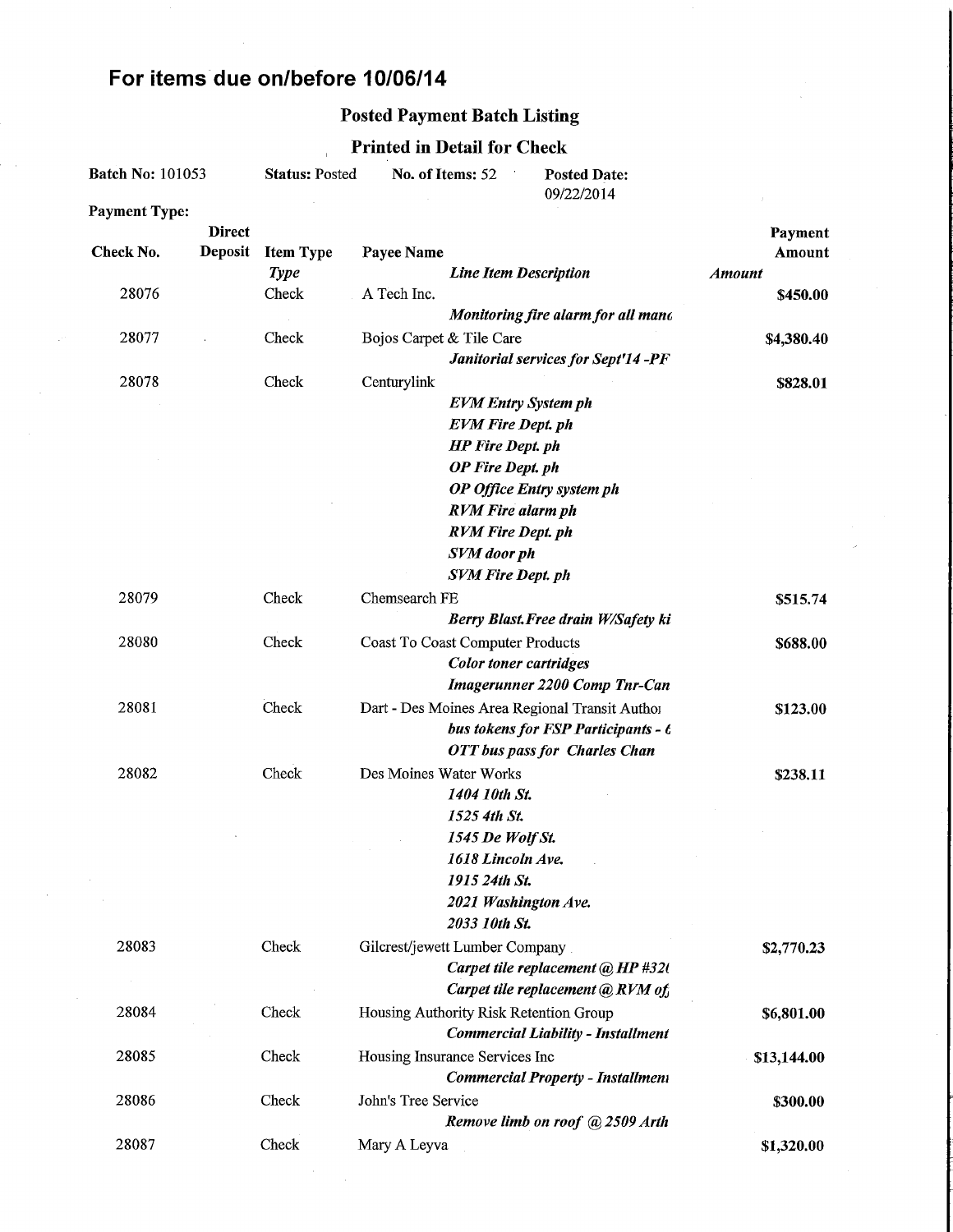Batch No: 101053

 $\overline{\phantom{a}}$ 

| Payment<br>Check No.<br><b>Deposit</b><br>Amount<br><b>Item Type</b><br>Payee Name<br><b>Type</b><br><b>Line Item Description</b><br><b>Amount</b><br>Check<br>28087<br>Mary A Leyva<br>\$1,320.00<br><b>Rent payment correction</b><br>28088<br>Check<br>Mayhew Environmental Training Assoc. Inc<br>\$145.00<br>Absbestos inspector refresher cours<br>28089<br>Check<br>Menards Inc<br>\$76.36<br>1" IDx10' Vinyl tubing, SN privacy<br>28090<br>Check<br>Midamerican Energy<br>\$10,675.42<br>100 E Euclid Ave. rm 103<br>100 E Euclid Ave. Rm 163<br>100 E Euclid Ave. rm 165<br>100 E Euclid Ave. Rm 99<br>100 E Euclid Ave. Rm167<br>1404 10th St.<br>1525 4th St.<br>3400 8th St. OP<br>3700 E 31st St. EVM<br>3717 6th Ave. HP<br>28091<br>Check<br>Midwest Professional Staffing, LLC<br>\$492.32<br>PPE 09/07/14 for Diane Hansen<br>Check<br>28092<br>Miller's Hardware<br>\$48.92<br>Flood lights, screws, drill bits<br>28093<br>Check<br>Remedy Intelligent Staffing<br>\$1,171.16<br>PPE 09/07/14 for John McFadden<br>PPE 09/07/14 for Sandra Konkler<br>Check<br>28094<br>Nite Owl Printing<br>\$1,162.50<br>PH On call service form<br>S8 rent calculation, Statement of Fi<br>S8 Request for tenancy approval (1<br>28095<br>Pigott Inc/office Pavilion<br>Check<br>\$121.50<br>Long term storage fees for August<br>28096<br>Check<br><b>Pitney Bowes</b><br>\$1,209.00<br>Quarterly postage machine rental'.<br><b>Security Locksmiths</b><br>28097<br>Check<br>\$200.00<br>Locks & rekey for RVM<br>28098<br>Check<br>Sundberg Co<br>\$16.90<br>LENS, LITE #BN-S97011813<br><b>Total for Payment Type:</b><br>\$46,877.57<br>Total for Batch No: 101053<br>\$46,877.57 |  | <b>Direct</b> | Payment Type: |
|-----------------------------------------------------------------------------------------------------------------------------------------------------------------------------------------------------------------------------------------------------------------------------------------------------------------------------------------------------------------------------------------------------------------------------------------------------------------------------------------------------------------------------------------------------------------------------------------------------------------------------------------------------------------------------------------------------------------------------------------------------------------------------------------------------------------------------------------------------------------------------------------------------------------------------------------------------------------------------------------------------------------------------------------------------------------------------------------------------------------------------------------------------------------------------------------------------------------------------------------------------------------------------------------------------------------------------------------------------------------------------------------------------------------------------------------------------------------------------------------------------------------------------------------------------------------------------------------------------------------------------------------------------------------------------------------------|--|---------------|---------------|
|                                                                                                                                                                                                                                                                                                                                                                                                                                                                                                                                                                                                                                                                                                                                                                                                                                                                                                                                                                                                                                                                                                                                                                                                                                                                                                                                                                                                                                                                                                                                                                                                                                                                                               |  |               |               |
|                                                                                                                                                                                                                                                                                                                                                                                                                                                                                                                                                                                                                                                                                                                                                                                                                                                                                                                                                                                                                                                                                                                                                                                                                                                                                                                                                                                                                                                                                                                                                                                                                                                                                               |  |               |               |
|                                                                                                                                                                                                                                                                                                                                                                                                                                                                                                                                                                                                                                                                                                                                                                                                                                                                                                                                                                                                                                                                                                                                                                                                                                                                                                                                                                                                                                                                                                                                                                                                                                                                                               |  |               |               |
|                                                                                                                                                                                                                                                                                                                                                                                                                                                                                                                                                                                                                                                                                                                                                                                                                                                                                                                                                                                                                                                                                                                                                                                                                                                                                                                                                                                                                                                                                                                                                                                                                                                                                               |  |               |               |
|                                                                                                                                                                                                                                                                                                                                                                                                                                                                                                                                                                                                                                                                                                                                                                                                                                                                                                                                                                                                                                                                                                                                                                                                                                                                                                                                                                                                                                                                                                                                                                                                                                                                                               |  |               |               |
|                                                                                                                                                                                                                                                                                                                                                                                                                                                                                                                                                                                                                                                                                                                                                                                                                                                                                                                                                                                                                                                                                                                                                                                                                                                                                                                                                                                                                                                                                                                                                                                                                                                                                               |  |               |               |
|                                                                                                                                                                                                                                                                                                                                                                                                                                                                                                                                                                                                                                                                                                                                                                                                                                                                                                                                                                                                                                                                                                                                                                                                                                                                                                                                                                                                                                                                                                                                                                                                                                                                                               |  |               |               |
|                                                                                                                                                                                                                                                                                                                                                                                                                                                                                                                                                                                                                                                                                                                                                                                                                                                                                                                                                                                                                                                                                                                                                                                                                                                                                                                                                                                                                                                                                                                                                                                                                                                                                               |  |               |               |
|                                                                                                                                                                                                                                                                                                                                                                                                                                                                                                                                                                                                                                                                                                                                                                                                                                                                                                                                                                                                                                                                                                                                                                                                                                                                                                                                                                                                                                                                                                                                                                                                                                                                                               |  |               |               |
|                                                                                                                                                                                                                                                                                                                                                                                                                                                                                                                                                                                                                                                                                                                                                                                                                                                                                                                                                                                                                                                                                                                                                                                                                                                                                                                                                                                                                                                                                                                                                                                                                                                                                               |  |               |               |
|                                                                                                                                                                                                                                                                                                                                                                                                                                                                                                                                                                                                                                                                                                                                                                                                                                                                                                                                                                                                                                                                                                                                                                                                                                                                                                                                                                                                                                                                                                                                                                                                                                                                                               |  |               |               |
|                                                                                                                                                                                                                                                                                                                                                                                                                                                                                                                                                                                                                                                                                                                                                                                                                                                                                                                                                                                                                                                                                                                                                                                                                                                                                                                                                                                                                                                                                                                                                                                                                                                                                               |  |               |               |
|                                                                                                                                                                                                                                                                                                                                                                                                                                                                                                                                                                                                                                                                                                                                                                                                                                                                                                                                                                                                                                                                                                                                                                                                                                                                                                                                                                                                                                                                                                                                                                                                                                                                                               |  |               |               |
|                                                                                                                                                                                                                                                                                                                                                                                                                                                                                                                                                                                                                                                                                                                                                                                                                                                                                                                                                                                                                                                                                                                                                                                                                                                                                                                                                                                                                                                                                                                                                                                                                                                                                               |  |               |               |
|                                                                                                                                                                                                                                                                                                                                                                                                                                                                                                                                                                                                                                                                                                                                                                                                                                                                                                                                                                                                                                                                                                                                                                                                                                                                                                                                                                                                                                                                                                                                                                                                                                                                                               |  |               |               |
|                                                                                                                                                                                                                                                                                                                                                                                                                                                                                                                                                                                                                                                                                                                                                                                                                                                                                                                                                                                                                                                                                                                                                                                                                                                                                                                                                                                                                                                                                                                                                                                                                                                                                               |  |               |               |
|                                                                                                                                                                                                                                                                                                                                                                                                                                                                                                                                                                                                                                                                                                                                                                                                                                                                                                                                                                                                                                                                                                                                                                                                                                                                                                                                                                                                                                                                                                                                                                                                                                                                                               |  |               |               |
|                                                                                                                                                                                                                                                                                                                                                                                                                                                                                                                                                                                                                                                                                                                                                                                                                                                                                                                                                                                                                                                                                                                                                                                                                                                                                                                                                                                                                                                                                                                                                                                                                                                                                               |  |               |               |
|                                                                                                                                                                                                                                                                                                                                                                                                                                                                                                                                                                                                                                                                                                                                                                                                                                                                                                                                                                                                                                                                                                                                                                                                                                                                                                                                                                                                                                                                                                                                                                                                                                                                                               |  |               |               |
|                                                                                                                                                                                                                                                                                                                                                                                                                                                                                                                                                                                                                                                                                                                                                                                                                                                                                                                                                                                                                                                                                                                                                                                                                                                                                                                                                                                                                                                                                                                                                                                                                                                                                               |  |               |               |
|                                                                                                                                                                                                                                                                                                                                                                                                                                                                                                                                                                                                                                                                                                                                                                                                                                                                                                                                                                                                                                                                                                                                                                                                                                                                                                                                                                                                                                                                                                                                                                                                                                                                                               |  |               |               |
|                                                                                                                                                                                                                                                                                                                                                                                                                                                                                                                                                                                                                                                                                                                                                                                                                                                                                                                                                                                                                                                                                                                                                                                                                                                                                                                                                                                                                                                                                                                                                                                                                                                                                               |  |               |               |
|                                                                                                                                                                                                                                                                                                                                                                                                                                                                                                                                                                                                                                                                                                                                                                                                                                                                                                                                                                                                                                                                                                                                                                                                                                                                                                                                                                                                                                                                                                                                                                                                                                                                                               |  |               |               |
|                                                                                                                                                                                                                                                                                                                                                                                                                                                                                                                                                                                                                                                                                                                                                                                                                                                                                                                                                                                                                                                                                                                                                                                                                                                                                                                                                                                                                                                                                                                                                                                                                                                                                               |  |               |               |
|                                                                                                                                                                                                                                                                                                                                                                                                                                                                                                                                                                                                                                                                                                                                                                                                                                                                                                                                                                                                                                                                                                                                                                                                                                                                                                                                                                                                                                                                                                                                                                                                                                                                                               |  |               |               |
|                                                                                                                                                                                                                                                                                                                                                                                                                                                                                                                                                                                                                                                                                                                                                                                                                                                                                                                                                                                                                                                                                                                                                                                                                                                                                                                                                                                                                                                                                                                                                                                                                                                                                               |  |               |               |
|                                                                                                                                                                                                                                                                                                                                                                                                                                                                                                                                                                                                                                                                                                                                                                                                                                                                                                                                                                                                                                                                                                                                                                                                                                                                                                                                                                                                                                                                                                                                                                                                                                                                                               |  |               |               |
|                                                                                                                                                                                                                                                                                                                                                                                                                                                                                                                                                                                                                                                                                                                                                                                                                                                                                                                                                                                                                                                                                                                                                                                                                                                                                                                                                                                                                                                                                                                                                                                                                                                                                               |  |               |               |
|                                                                                                                                                                                                                                                                                                                                                                                                                                                                                                                                                                                                                                                                                                                                                                                                                                                                                                                                                                                                                                                                                                                                                                                                                                                                                                                                                                                                                                                                                                                                                                                                                                                                                               |  |               |               |
|                                                                                                                                                                                                                                                                                                                                                                                                                                                                                                                                                                                                                                                                                                                                                                                                                                                                                                                                                                                                                                                                                                                                                                                                                                                                                                                                                                                                                                                                                                                                                                                                                                                                                               |  |               |               |
|                                                                                                                                                                                                                                                                                                                                                                                                                                                                                                                                                                                                                                                                                                                                                                                                                                                                                                                                                                                                                                                                                                                                                                                                                                                                                                                                                                                                                                                                                                                                                                                                                                                                                               |  |               |               |
|                                                                                                                                                                                                                                                                                                                                                                                                                                                                                                                                                                                                                                                                                                                                                                                                                                                                                                                                                                                                                                                                                                                                                                                                                                                                                                                                                                                                                                                                                                                                                                                                                                                                                               |  |               |               |
|                                                                                                                                                                                                                                                                                                                                                                                                                                                                                                                                                                                                                                                                                                                                                                                                                                                                                                                                                                                                                                                                                                                                                                                                                                                                                                                                                                                                                                                                                                                                                                                                                                                                                               |  |               |               |
|                                                                                                                                                                                                                                                                                                                                                                                                                                                                                                                                                                                                                                                                                                                                                                                                                                                                                                                                                                                                                                                                                                                                                                                                                                                                                                                                                                                                                                                                                                                                                                                                                                                                                               |  |               |               |
|                                                                                                                                                                                                                                                                                                                                                                                                                                                                                                                                                                                                                                                                                                                                                                                                                                                                                                                                                                                                                                                                                                                                                                                                                                                                                                                                                                                                                                                                                                                                                                                                                                                                                               |  |               |               |
|                                                                                                                                                                                                                                                                                                                                                                                                                                                                                                                                                                                                                                                                                                                                                                                                                                                                                                                                                                                                                                                                                                                                                                                                                                                                                                                                                                                                                                                                                                                                                                                                                                                                                               |  |               |               |
|                                                                                                                                                                                                                                                                                                                                                                                                                                                                                                                                                                                                                                                                                                                                                                                                                                                                                                                                                                                                                                                                                                                                                                                                                                                                                                                                                                                                                                                                                                                                                                                                                                                                                               |  |               |               |
|                                                                                                                                                                                                                                                                                                                                                                                                                                                                                                                                                                                                                                                                                                                                                                                                                                                                                                                                                                                                                                                                                                                                                                                                                                                                                                                                                                                                                                                                                                                                                                                                                                                                                               |  |               |               |
|                                                                                                                                                                                                                                                                                                                                                                                                                                                                                                                                                                                                                                                                                                                                                                                                                                                                                                                                                                                                                                                                                                                                                                                                                                                                                                                                                                                                                                                                                                                                                                                                                                                                                               |  |               |               |
|                                                                                                                                                                                                                                                                                                                                                                                                                                                                                                                                                                                                                                                                                                                                                                                                                                                                                                                                                                                                                                                                                                                                                                                                                                                                                                                                                                                                                                                                                                                                                                                                                                                                                               |  |               |               |

Total for All Batch(s): \$46,877.57

 $\bar{z}$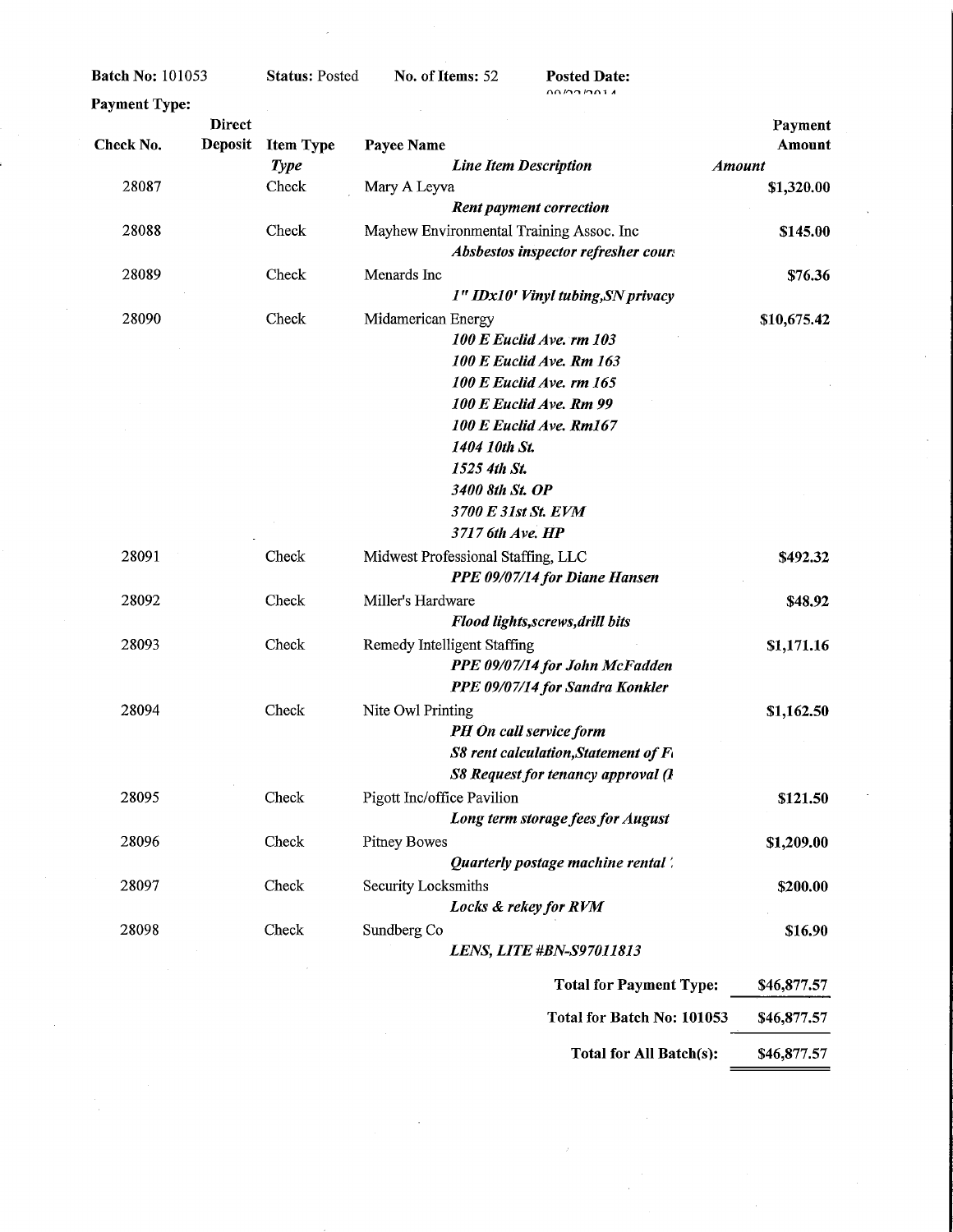## For items due on/before 10/13/14

### Posted Payment Batch Listing

### Printed in Detail for Check

| <b>Batch No: 101070</b> |                | <b>Status: Posted</b> | No. of Items: 35                          | <b>Posted Date:</b><br>09/29/2014            | Payment Date: 09/29/2014 |            |
|-------------------------|----------------|-----------------------|-------------------------------------------|----------------------------------------------|--------------------------|------------|
| <b>Payment Type:</b>    |                |                       |                                           |                                              |                          |            |
|                         | <b>Direct</b>  |                       |                                           |                                              | <b>Void</b>              | Payment    |
| Check No.               | <b>Deposit</b> | <b>Item Type</b>      | Payee Name                                |                                              | Date                     | Amount     |
|                         |                | Type                  | <b>Line Item Description</b>              |                                              | <b>Amount</b>            |            |
| 28099                   |                | Check                 | Capital Landscaping Llc                   |                                              |                          | \$754.00   |
|                         |                |                       |                                           | Mowing/Triming for 9/8-9/9/14 for            | 754.00                   |            |
| 28100                   |                | Check                 | Centurylink                               |                                              |                          | \$47.50    |
|                         |                |                       | <b>EVM</b> Office ph                      |                                              | 47.50                    |            |
| 28101                   |                | Check                 |                                           | Commonwealth Electric Co Of The Midwest      |                          | \$305.56   |
|                         |                |                       |                                           | Service and material for phone line          | 305.56                   |            |
| 28102                   |                | Check                 | Constellation Newenergy Gas Division      |                                              |                          | \$1,309.77 |
|                         |                |                       |                                           | <b>Gas costs for August 2014</b>             | 1,309.77                 |            |
| 28103                   |                | Check                 | Des Moines Water Works                    |                                              |                          | \$1,815.97 |
|                         |                |                       |                                           | 3108 Seneca Ave.                             | 32.73                    |            |
|                         |                |                       |                                           | 3108 Seneca Ave.                             | 1.05                     |            |
|                         |                |                       | 3400 8th St. Op                           |                                              | 812.86                   |            |
|                         |                |                       | 3717 6th Ave.                             |                                              | 969.33                   |            |
| 28104                   |                | Check                 | General Fire & Safety Equipment Co Corp   |                                              |                          | \$222.50   |
|                         |                |                       |                                           | Service call & troubleshoot fire ala         | 222.50                   |            |
|                         |                |                       |                                           |                                              |                          |            |
| 28105                   |                | Check                 | Gilcrest/jewett Lumber Company            |                                              |                          | \$2,303.74 |
|                         |                |                       |                                           | Carpet replacement @ 2014 SE 8th             | 2,303.74                 |            |
| 28106                   |                | Check                 | Hpm Investments Inc                       |                                              |                          | \$8,057.12 |
|                         |                |                       |                                           | Oct'14 Rent, cam, Prpty tax & ins. f         | 8,057.12                 |            |
| 28107                   |                | Check                 | Iowa Association Of Bldg Maintenance Eng. |                                              |                          | \$35.00    |
|                         |                |                       |                                           | <b>IABME</b> membership dues for Gene        | 35.00                    |            |
| 28108                   |                | Check                 | Iowa Department Of Public Health          |                                              |                          | \$60.00\$  |
|                         |                |                       |                                           | Renwal of lead professnl certificati         | 60.00                    |            |
| 28109                   |                | Check                 | Karen Creek                               |                                              |                          | \$2.24     |
|                         |                |                       |                                           | Mileage for Sept. 2014                       | 2.24                     |            |
| 28110                   |                | Check                 | Kone Inc                                  |                                              |                          | \$294.37   |
|                         |                |                       |                                           | Service repair elevator @ RVM                | 294.37                   |            |
| 28111                   |                | Check                 | Mediacom                                  |                                              |                          | \$149.47   |
|                         |                |                       |                                           | Monthly basic cable services $\mathcal Q$ RV | 89.52                    |            |
|                         |                |                       |                                           | Monthly basic online internet $@R$ .         | 59.95                    |            |
| 28112                   |                | Check                 | Menards Inc                               |                                              |                          | \$786.46   |
|                         |                |                       |                                           | 8' metal 1-1/4", Solvex chem resist          | 3.72                     |            |
|                         |                |                       |                                           | Graco magnum, bulls eyes primer, w           | 646.69                   |            |
|                         |                |                       |                                           | River rock, Elngtd premium wh/ch.            | 136.05                   |            |
| 28113                   |                | Check                 | Midamerican Energy                        |                                              |                          | \$63.53    |
|                         |                |                       |                                           | 1201 Crocker St.-RVM lower parki             | 50.02                    |            |
|                         |                |                       |                                           | 3108 Seneca Ave.                             | 13.51                    |            |
| 28114                   |                | Check                 | Midwest Professional Staffing, LLC        |                                              |                          | \$492.32   |
|                         |                |                       |                                           | PPE 09/14/14 for Diane Hansen                | 492.32                   |            |
| 28115                   |                | Check                 | Miller's Hardware                         |                                              |                          | \$193.23   |
|                         |                |                       |                                           |                                              |                          |            |